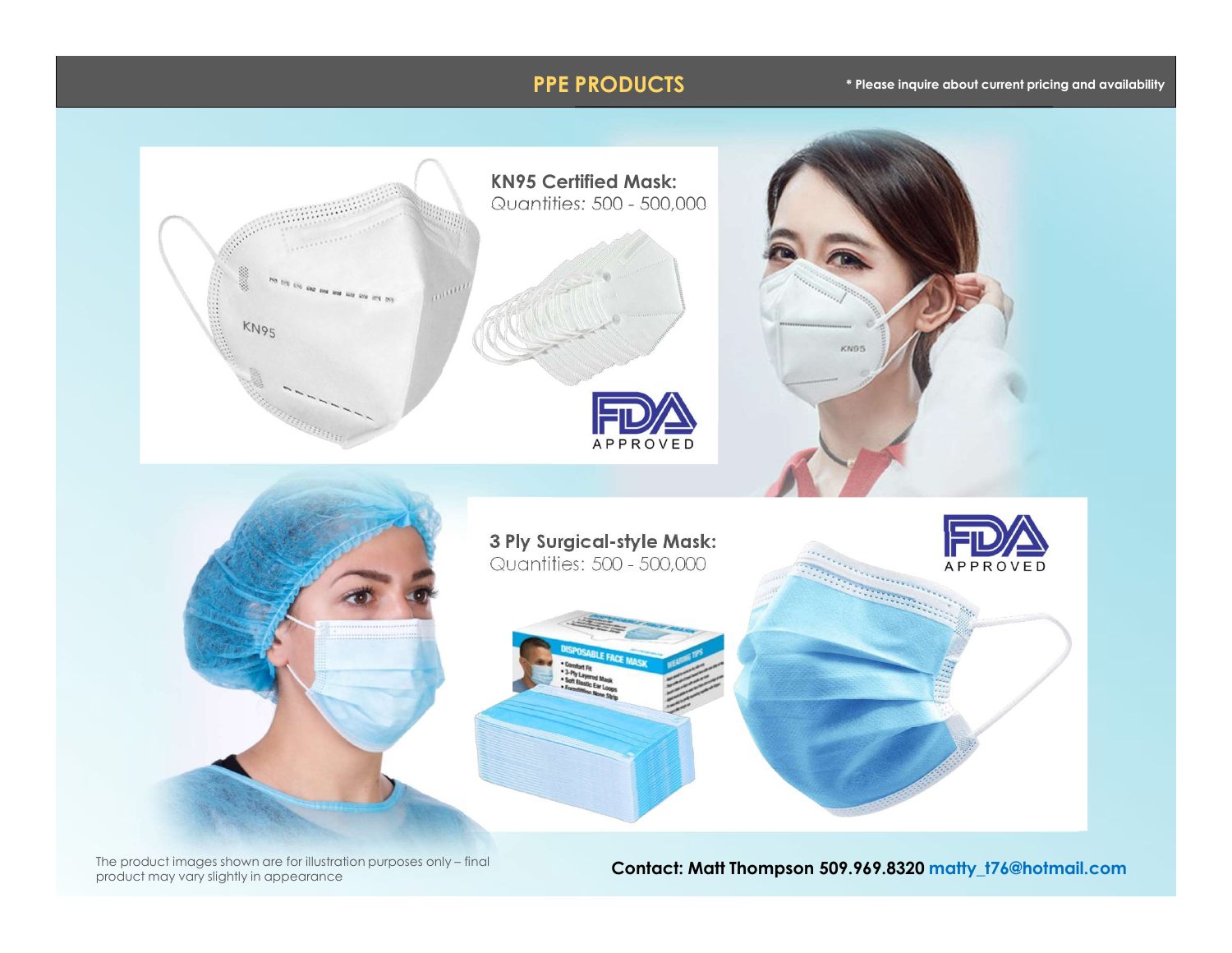### **PPE PRODUCTS** \* Please inquire about current pricing and availability





FUZE Washable & Reusable Masks:

Available options (custom printing & antimicrobial wash bags available for additional cost):

**Single Ply Mask 2 Ply Mask**<br>100% Cotton Poplin Perfect fit light

100% Cotton Poplin

100% Cotton Poplin **Perfect fit, lightweight, jersey** Perfect fit, lightweight, jersey 2 Ply Mask and Booker of Carbon Filter Carbon Filter Conservation of the SUSTAIN SUSTAIN Perfect fit, lightweight, jersey High loft microfiber fill 100% Cotton Poplin



### Customizable **Customizable Microsoft Customizable Customizable Customizable Customizable Customization**

- A Proprietary Technology Antimicrobial Wash Bag
	- Chemical Free
	- Mechanically kills harmful, odor causing pathogens, stopping them in their tracks
	- Approved by the EPA & tested at Intertek and Nelson Labs
- Fully sustainable (zero waste)-Fuze is pumped from shipping container through a closed system and applied directly to fabric ?<br>
Technology<br>
be<br>
be<br>
y kills harmful, odor<br>
gens, stopping them in<br>
the EPA & tested at<br>
shipping container<br>
be (zero waste)-Fuze is<br>
ed system and applied<br>
ic<br> **al Mask Options:**<br>
Bandana + 2 Hairbands<br>
- Min Qty, 30,00 Erica resided and<br>
Labs<br>
zero waste)-Fuze is<br>
sing container<br>
stem and applied<br> **ask Options:**<br>
dana + 2 Hairbands<br>
Qty. 30,000<br> **al**<br> **ar**<br> **Proper Contains Container And Contains 2007<br>
<b>DOPS** Cotton Mask<br>
— Min Qty. 500<br>



Custom Graphic Cloth Face Mask:

# Washable &

• One size fits all • Protection from dust/pollen/droplets

• One size fits all • Protection from dust/p<br>• Elastic ear loops • 2 layer cotton blend<br>**35 Styles available:** • 2 layer cotton blend and the contract of the contract of the contract of the contract of the contract of the contract of the contract of the contract of the contract of the contract of the contract of the contract of the







BLANK or BRANDED 100% Cotton Mask

product may vary slightly in appearance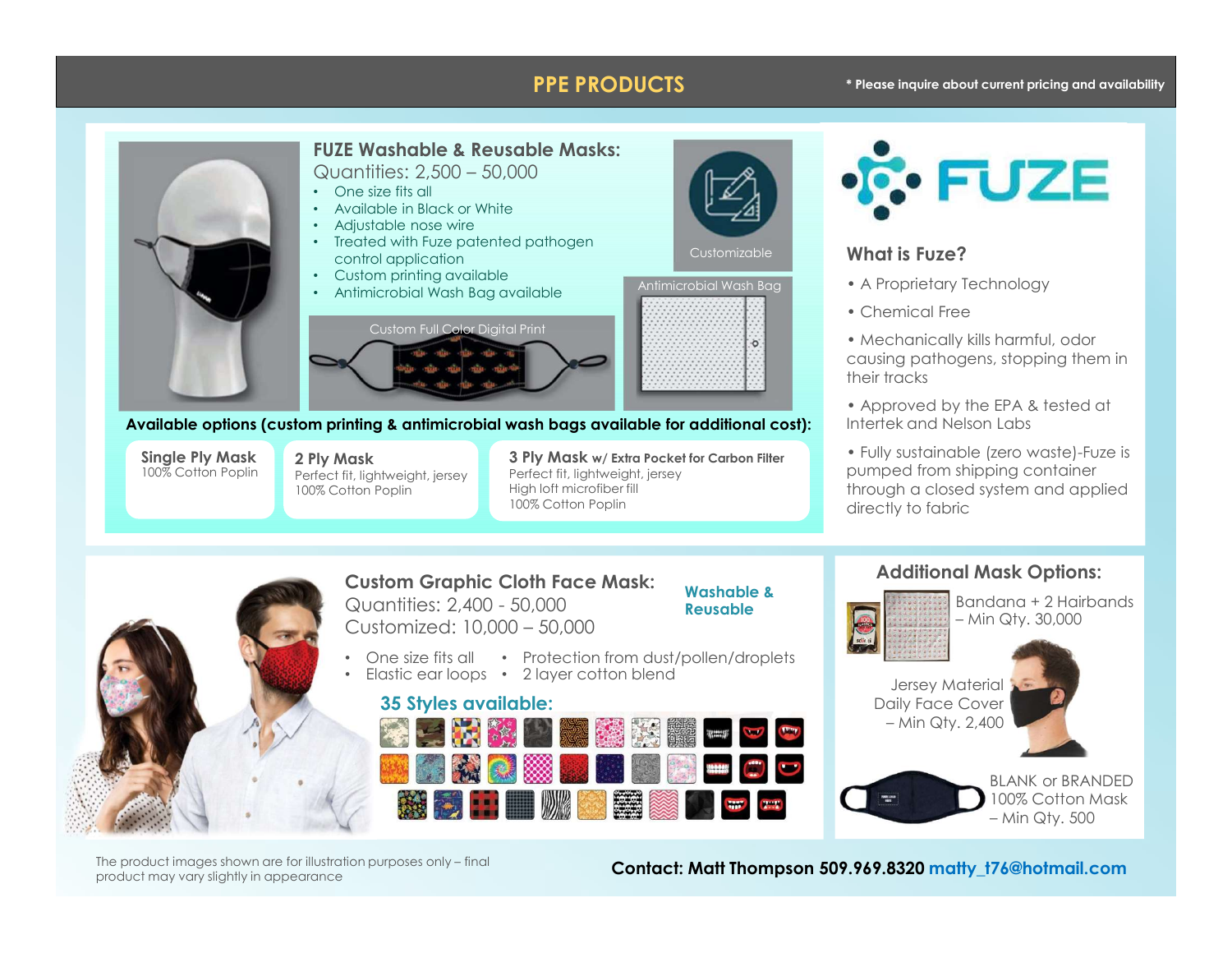### **PPE PRODUCTS** \* Please inquire about current pricing and availability





# Custom Imprint FDA Approved Aloe Sanitizer Gel: Minimum Qty. 500 per size<br>Active ingredient – 70% Alcohol save Lives

Includes a full color imprint, one location<br> **EXAMPLE SANTIZE** 

Antibacterial Sanitizer Wipes: Minimum Qty. 1,800 (1 wipe per packet)

Minimum Qty. 500

White or silver packets 1+ color imprint

Custom Imprint Hand Sanitizer Gel Packets:

product may vary slightly in appearance